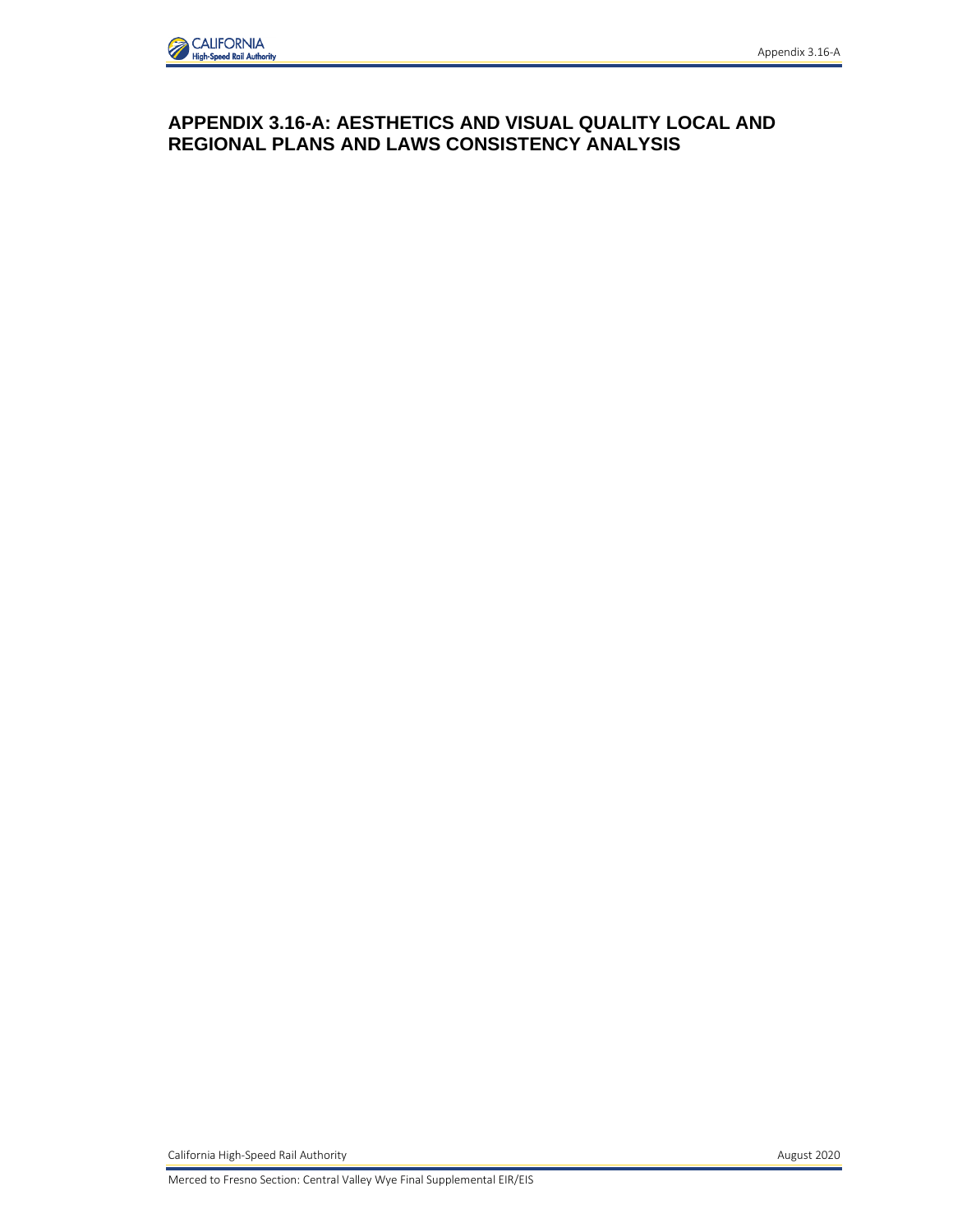

## **APPENDIX 3.16-A: AESTHETICS AND VISUAL QUALITY LOCAL AND REGIONAL PLANS AND LAWS CONSISTENCY ANALYSIS**

This appendix addresses California Environmental Quality Act (CEQA) and National Environmental Policy Act (NEPA) requirements to describe a proposed project's inconsistencies or conflicts with applicable local and regional plans and laws. CEQA Guidelines require that an environmental impact report (EIR) discuss any inconsistencies between the proposed project and applicable general plans, specific plans, and regional plans (Guidelines, § 15125(d)). NEPA regulations<sup>[1](#page-1-0)</sup> require a discussion of conflicts between a proposed undertaking and the objectives of federal, regional, state, local and tribal<sup>[2](#page-1-1)</sup> land use plans, policies, and laws, as well as a description of the extent to which the Authority would reconcile the inconsistencies (Council on Environmental Quality Regulations, §§ 1502.16(c), 1506.2(d)).

Although the Volume 1, *Merced to Fresno Section: Central Valley Wye Final Supplemental Environmental Impact Report/Supplemental Environmental Impact Statement* describes the Central Valley Wye alternatives' inconsistency with local and regional plans and laws in order to provide a context for the project, inconsistency with such plans and laws is not considered an environmental impact.

Table 1 of this appendix provides the following:

- A determination for each applicable local and regional plan or law that identifies whether the Central Valley Wye alternatives are consistent or inconsistent with the goals, objectives, policies, or ordinances that each applicable local and regional plan or law contains.
- In the event that an inconsistency has been identified the following information has been provided:
	- an explanation of why the Central Valley Wye alternatives are inconsistent;
	- A discussion of approaches the Authority has committed to take to reconcile any inconsistency. Such approaches consist of impact avoidance and minimization features (described in Volume 2, Technical Appendices, Appendix 2-B, California High-Speed Rail Authority Environmental Commitments: Impact Avoidance and Minimization Features); and activities described in Volume 2, Appendix 2-C, Applicable Design Standards.
	- The rationale for carrying forth the Central Valley Wye alternatives if it remains inconsistent with the local and regional plan or law despite these approaches.
- Where it has been determined that the Central Valley Wye alternatives are consistent with a local and regional goal, objective, policy, or law, neither reconciliation nor the rationale behind it are required and Table 1 shows this as "N/A".

Since publication of the Draft Supplemental EIR/EIS, no substantive changes have been made to this appendix. However, this appendix has been updated to reflect program-wide changes in Impact Avoidance and Mitigation Features (IAMFs).

<span id="page-1-1"></span><span id="page-1-0"></span><sup>1</sup> NEPA regulations refer to the regulations issued by the Council for Environmental Quality located at 40 CFR Part 1500.  $2$  No designated tribal lands exist in the vicinity of the Central Valley Wye alternatives and no analysis of tribal land use policies is provided.

California High-Speed Rail Authority **August 2020** California High-Speed Rail Authority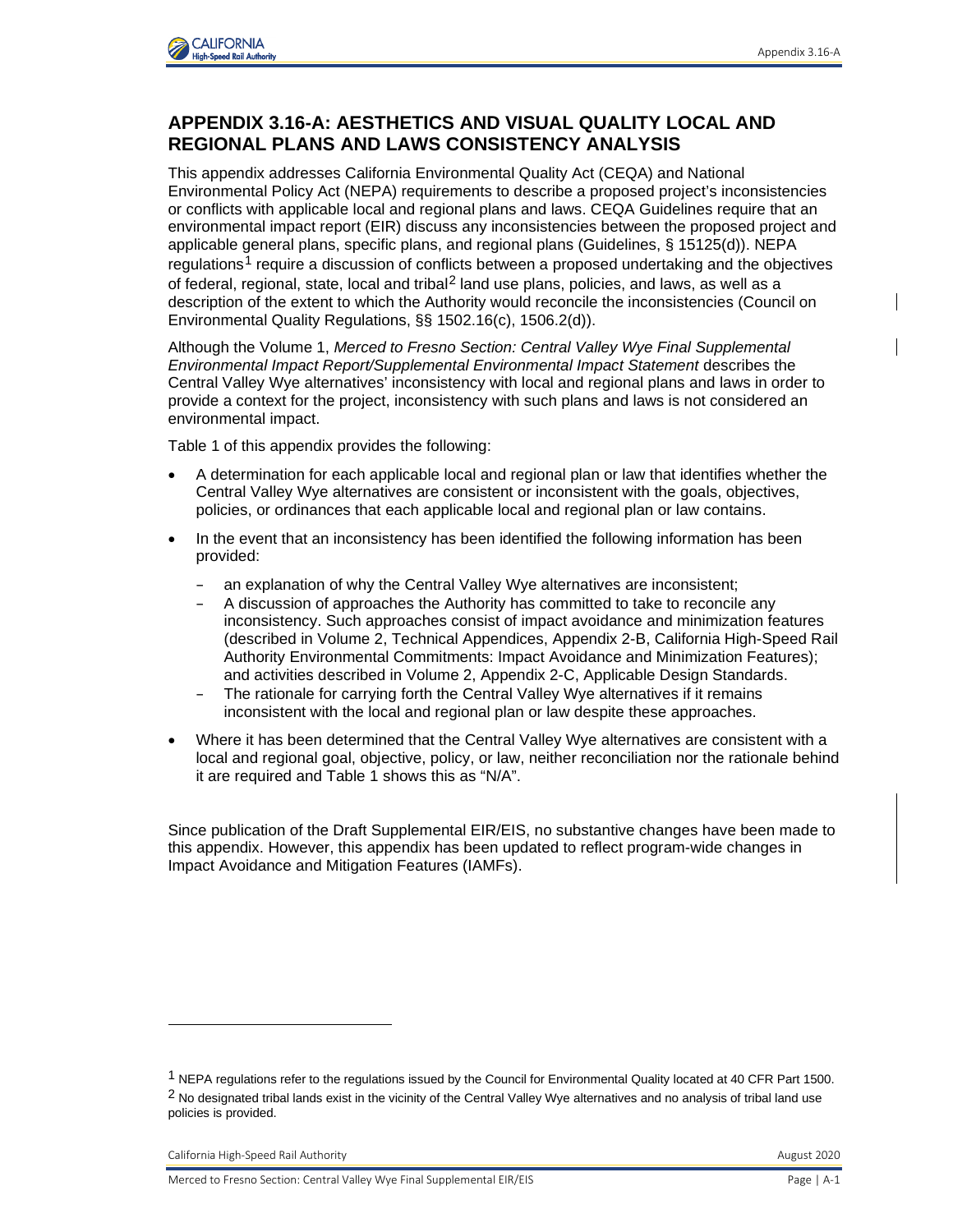

| Applicable Local and Regional Plan / Law                                                                                                                                                                                                                                                                                                                                                                                  | Inconsistency                                                                                                 | Reconciliation                                                     | <b>Rationale</b>                                                                                                                                                                                                                                                                                                           |
|---------------------------------------------------------------------------------------------------------------------------------------------------------------------------------------------------------------------------------------------------------------------------------------------------------------------------------------------------------------------------------------------------------------------------|---------------------------------------------------------------------------------------------------------------|--------------------------------------------------------------------|----------------------------------------------------------------------------------------------------------------------------------------------------------------------------------------------------------------------------------------------------------------------------------------------------------------------------|
| 2030 Merced County General Plan (2013)                                                                                                                                                                                                                                                                                                                                                                                    |                                                                                                               |                                                                    |                                                                                                                                                                                                                                                                                                                            |
| Policy NR-4.1: Promote the preservation of<br>views to agricultural land, ranch land, and<br>other open space areas as a means of<br>protecting the County's scenic resources.                                                                                                                                                                                                                                            | Inconsistent.<br>Where the HSR runs above grade,<br>on a berm or aerial structure,<br>views would be blocked. | There is no way to restore views blocked by HSR<br>infrastructure. | The Authority is mandated to<br>construct and operate the HSR<br>project. This is a state-level<br>project that would have benefits<br>across multiple resource areas.<br>The project design includes<br>measures to soften the<br>appearance of HSR<br>infrastructure to minimize visual<br>impacts on sensitive viewers. |
| Policy NR-4.2: Coordinate with Caltrans,<br>during the review of proposed structures and<br>activities located adjacent to State-designated<br>scenic highways, to ensure that scenic vistas<br>and local scenic values are not significantly<br>degraded.                                                                                                                                                                | Consistent                                                                                                    | N/A                                                                | N/A                                                                                                                                                                                                                                                                                                                        |
| Policy NR-4.4: Consider the surrounding<br>landscape, topography, and existing scenic<br>values when determining the location and<br>construction of new roads                                                                                                                                                                                                                                                            | Consistent                                                                                                    | N/A                                                                | N/A                                                                                                                                                                                                                                                                                                                        |
| Policy NR-4.5: The County shall develop and<br>implement a lighting ordinance to require good<br>lighting practices, such as the use of specific<br>light fixtures that reduce light pollution,<br>minimize light impacts, and preserve views of<br>the night sky. The ordinance shall contain<br>standards to avoid light trespass, particularly<br>from developed uses, to sensitive wildlife<br>corridors and refuges. | Consistent                                                                                                    | N/A                                                                | N/A                                                                                                                                                                                                                                                                                                                        |

#### **Table 1 Applicable Local and Regional Plan and Law Consistency or Inconsistency, Reconciliation, and Rationale**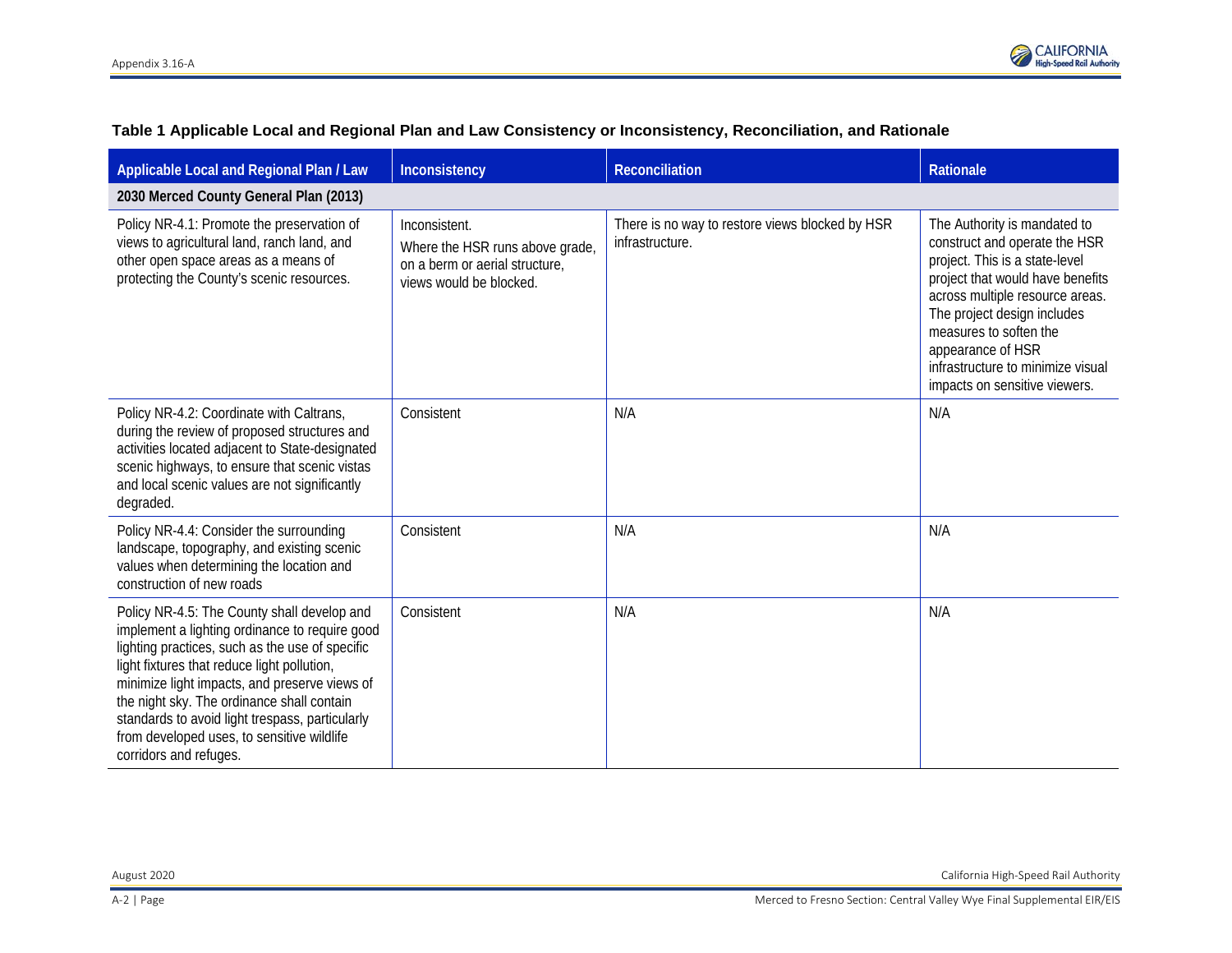| Applicable Local and Regional Plan / Law                                                                                                                                                                                                                                                              | Inconsistency | Reconciliation | <b>Rationale</b> |
|-------------------------------------------------------------------------------------------------------------------------------------------------------------------------------------------------------------------------------------------------------------------------------------------------------|---------------|----------------|------------------|
| Policy P FS-5.7: Coordinate with local gas and<br>electric utility companies in the design and<br>location, and appropriate expansion of gas and<br>electric systems, while minimizing impacts to<br>agriculture and minimizing noise,<br>electromagnetic, visual, and other impacts on<br>residents. | Consistent    | N/A            | N/A              |
| Madera County General Plan (1995)                                                                                                                                                                                                                                                                     |               |                |                  |
| Policy 1.H.1: Requires that new development<br>in scenic rural areas be planned and designed<br>to avoid locating structures along ridgelines, on<br>steep slopes, or in other highly visible<br>locations, except under certain conditions.                                                          | Consistent    | N/A            | N/A              |
| Policy 1.H.2: Requires that new developments<br>incorporate sound soil conservation practices<br>and minimize land alterations                                                                                                                                                                        | Consistent    | N/A            | N/A              |
| Policies 1.1.1: Address the designation,<br>provision, protection, enhancement, and<br>management of scenic routes.                                                                                                                                                                                   | Consistent    | N/A            | N/A              |
| Policy 1.1.2: The County shall encourage the<br>provision of public access to significant natural<br>and cultural resources and scenic vistas<br>through scenic routes, scenic highways, and<br>scenic byways.                                                                                        | Consistent    | N/A            | N/A              |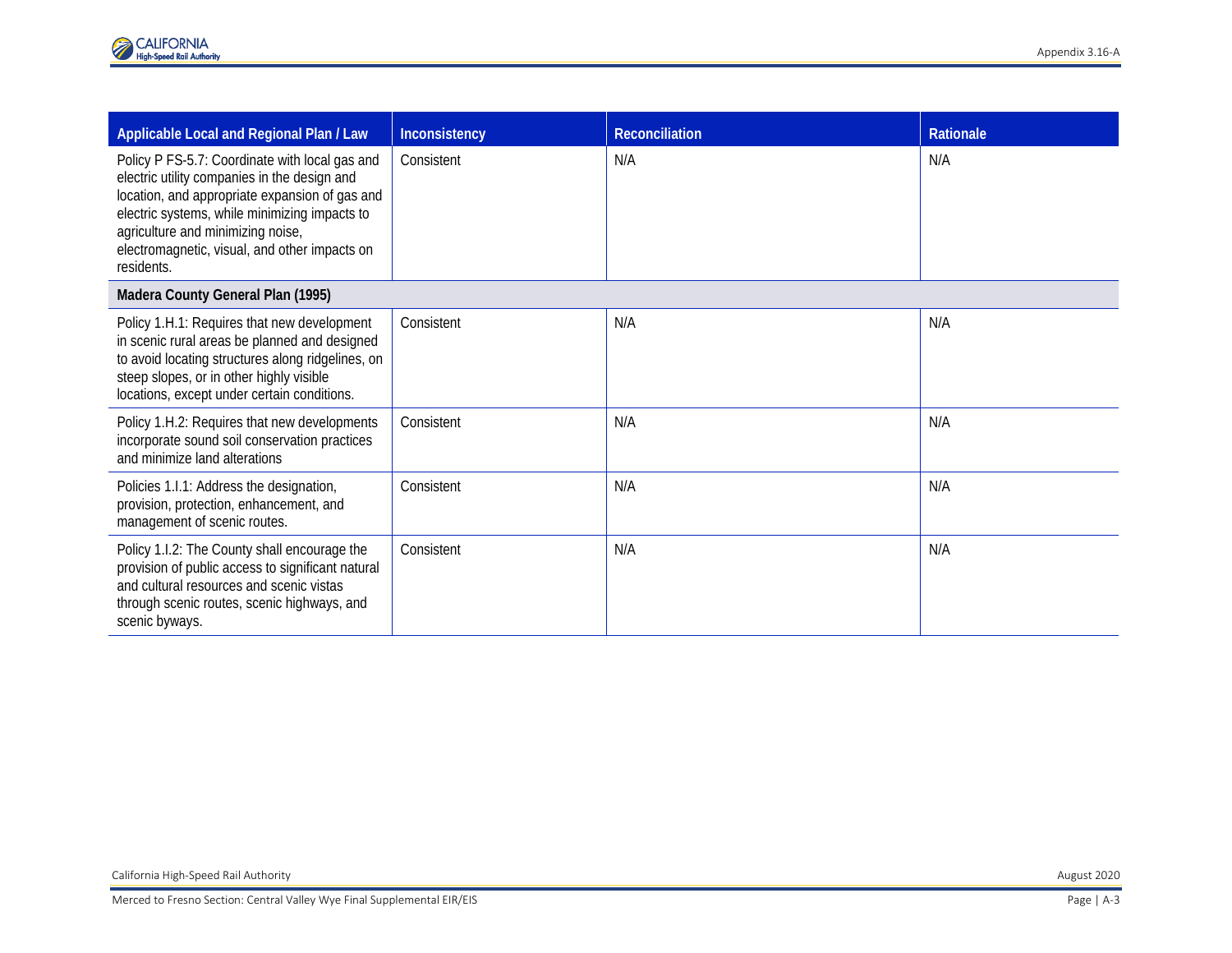

| Applicable Local and Regional Plan / Law                                                                                                                                                                | Inconsistency                                                                                                                                 | <b>Reconciliation</b>                                                                                                                                                                                                                                                                                                                                                                                                                                                                                                                                                                                                                                                                                                                                                                                                                                                                                                                                                    | Rationale                                                                                                                                                                                                                                                                                                                  |
|---------------------------------------------------------------------------------------------------------------------------------------------------------------------------------------------------------|-----------------------------------------------------------------------------------------------------------------------------------------------|--------------------------------------------------------------------------------------------------------------------------------------------------------------------------------------------------------------------------------------------------------------------------------------------------------------------------------------------------------------------------------------------------------------------------------------------------------------------------------------------------------------------------------------------------------------------------------------------------------------------------------------------------------------------------------------------------------------------------------------------------------------------------------------------------------------------------------------------------------------------------------------------------------------------------------------------------------------------------|----------------------------------------------------------------------------------------------------------------------------------------------------------------------------------------------------------------------------------------------------------------------------------------------------------------------------|
| Policy 1.1.3: Scenic corridors shall be protected<br>and enhanced by means including design<br>review and tree removal standards                                                                        | Inconsistent.<br>Any HSR structure crossing over<br>Robertson Boulevard would affect<br>the visual quality of the Historic<br><b>Tree Row</b> | Through AVR-IAMF#1, Aesthetic Options, the<br>Authority has adopted design standards and design<br>guidelines that are established to create a minimum<br>aesthetic quality for a long-lasting infrastructure.<br>These standards would minimize the visual impact<br>of the Central Valley Wye alternatives by employing<br>standard techniques such as landscaping to soften<br>the effects of new structures, selecting colors for<br>structures that are harmonious with their<br>surroundings, considering community concerns and<br>integrating ameliorative features into the design of<br>structures, and employing design features to<br>improve the attractiveness of structures such as<br>viaducts.<br>The Authority would work with the City of Chowchilla<br>to provide design enhancements to structures and<br>streetscape landscaping to maintain the visual<br>impact of Robertson Boulevard and reinforce its<br>presence as a gateway to Chowchilla. | The Authority is mandated to<br>construct and operate the HSR<br>project. This is a state-level<br>project that would have benefits<br>across multiple resource areas.<br>The project design includes<br>measures to soften the<br>appearance of HSR<br>infrastructure to minimize visual<br>impacts on sensitive viewers. |
| Policy 1.I.4: The County shall coordinate<br>scenic route programs among local, regional,<br>and state jurisdictions, recognizing that scenic<br>routes are a resource of more than local<br>importance | Consistent                                                                                                                                    | N/A                                                                                                                                                                                                                                                                                                                                                                                                                                                                                                                                                                                                                                                                                                                                                                                                                                                                                                                                                                      | N/A                                                                                                                                                                                                                                                                                                                        |
| City of Chowchilla 2040 General Plan (2011)                                                                                                                                                             |                                                                                                                                               |                                                                                                                                                                                                                                                                                                                                                                                                                                                                                                                                                                                                                                                                                                                                                                                                                                                                                                                                                                          |                                                                                                                                                                                                                                                                                                                            |
| Policy LU 6.3: Provide for open space and<br>landscaping along state highway rights-of-way<br>at gateways to city, including SR 99, SR 152,<br>and SR 233.                                              | Inconsistent.<br>Any HSR structure crossing over<br>Robertson Boulevard would affect<br>the visual quality of the Historic<br>Tree Row.       | Through AVR-IAMF#1, the Authority has adopted<br>design standards and design guidelines that are<br>established to create a minimum aesthetic quality for<br>a long-lasting infrastructure. These standards would<br>minimize the visual impact of the Central Valley Wye<br>alternatives by employing standard techniques such<br>as landscaping to soften the effects of new<br>structures, selecting colors for structures that are<br>harmonious with their surroundings, considering<br>community concerns and integrating ameliorative<br>features into the design of structures, and employing                                                                                                                                                                                                                                                                                                                                                                    | The Authority is mandated to<br>construct and operate the HSR<br>project. This is a state-level<br>project that would have benefits<br>across multiple resource areas.<br>The project design includes<br>measures to minimize visual<br>impacts on sensitive viewers.                                                      |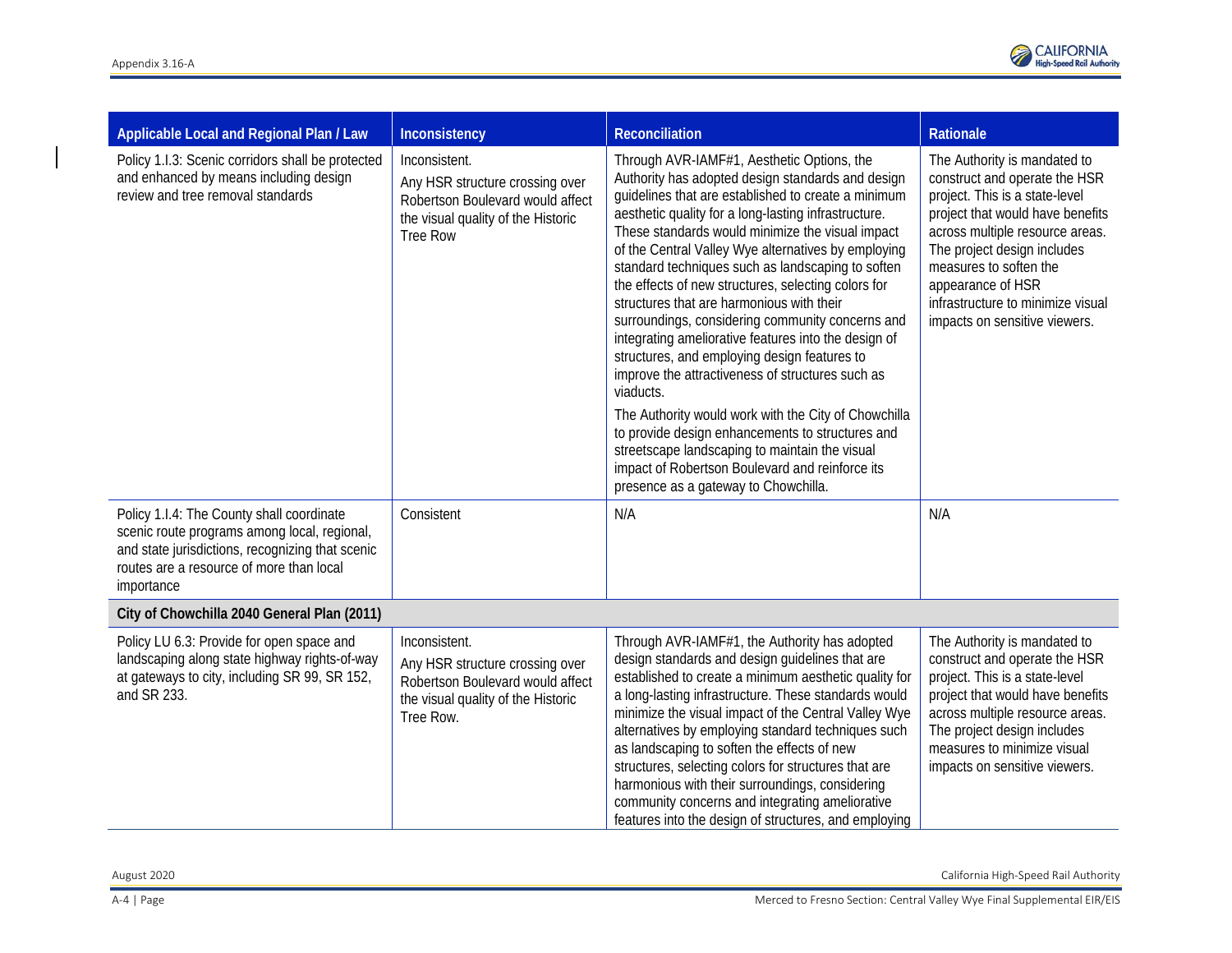| Applicable Local and Regional Plan / Law                                                                                                                                                                                                                                 | Inconsistency                                                                                                                                                                                          | <b>Reconciliation</b>                                                                                                                                                                                                                                                                                                                                                                                                                                                                                                                                                                                                                                                                                                                                                                                                                                                                                                                              | <b>Rationale</b>                                                                                                                                                                                                                                                      |
|--------------------------------------------------------------------------------------------------------------------------------------------------------------------------------------------------------------------------------------------------------------------------|--------------------------------------------------------------------------------------------------------------------------------------------------------------------------------------------------------|----------------------------------------------------------------------------------------------------------------------------------------------------------------------------------------------------------------------------------------------------------------------------------------------------------------------------------------------------------------------------------------------------------------------------------------------------------------------------------------------------------------------------------------------------------------------------------------------------------------------------------------------------------------------------------------------------------------------------------------------------------------------------------------------------------------------------------------------------------------------------------------------------------------------------------------------------|-----------------------------------------------------------------------------------------------------------------------------------------------------------------------------------------------------------------------------------------------------------------------|
|                                                                                                                                                                                                                                                                          |                                                                                                                                                                                                        | design features to improve the attractiveness of<br>structures such as viaducts.<br>The Authority would work with the City of Chowchilla<br>to provide design enhancements to structures and<br>streetscape landscaping to maintain the visual<br>impact of Robertson Boulevard and reinforce its<br>presence as a gateway to Chowchilla.                                                                                                                                                                                                                                                                                                                                                                                                                                                                                                                                                                                                          |                                                                                                                                                                                                                                                                       |
| Policy LU 9.1: Promotes an aesthetically<br>pleasing, pedestrian-friendly, and diverse<br>downtown; also directs the city to develop the<br>City of Chowchilla Downtown Master Plan,<br>Volume 1: Master Plan Goals, Objectives, and<br>Policies (see Policy 2.2 below). | Consistent                                                                                                                                                                                             | N/A                                                                                                                                                                                                                                                                                                                                                                                                                                                                                                                                                                                                                                                                                                                                                                                                                                                                                                                                                | N/A                                                                                                                                                                                                                                                                   |
| Policy OS 7.2: Provide open space and<br>landscape improvements along SR 99 and SR<br>152 to present an attractive entry to the city                                                                                                                                     | Inconsistent.<br>Any HSR structure crossing over<br>Robertson Boulevard or SR<br>152/Robertson Boulevard<br>interchange reconstruction would<br>affect the visual quality of the<br>Historic Tree Row. | Through AVR-IAMF#1, the Authority has adopted<br>design standards and design guidelines that are<br>established to create a minimum aesthetic quality for<br>a long-lasting infrastructure. These standards would<br>minimize the visual impact of the Central Valley Wye<br>alternatives by employing standard techniques such<br>as landscaping to soften the effects of new<br>structures, selecting colors for structures that are<br>harmonious with their surroundings, considering<br>community concerns and integrating ameliorative<br>features into the design of structures, and employing<br>design features to improve the attractiveness of<br>structures such as viaducts.<br>The Authority would work with the City of Chowchilla<br>to provide design enhancements to structures and<br>streetscape landscaping to maintain the visual<br>impact of Robertson Boulevard and reinforce its<br>presence as a gateway to Chowchilla. | The Authority is mandated to<br>construct and operate the HSR<br>project. This is a state-level<br>project that would have benefits<br>across multiple resource areas.<br>The project design includes<br>measures to minimize visual<br>impacts on sensitive viewers. |
| Policy CI 7.1: Discusses sound barrier<br>standards and incorporation of surface<br>treatments and landscaping.                                                                                                                                                          | Consistent                                                                                                                                                                                             | N/A                                                                                                                                                                                                                                                                                                                                                                                                                                                                                                                                                                                                                                                                                                                                                                                                                                                                                                                                                | N/A                                                                                                                                                                                                                                                                   |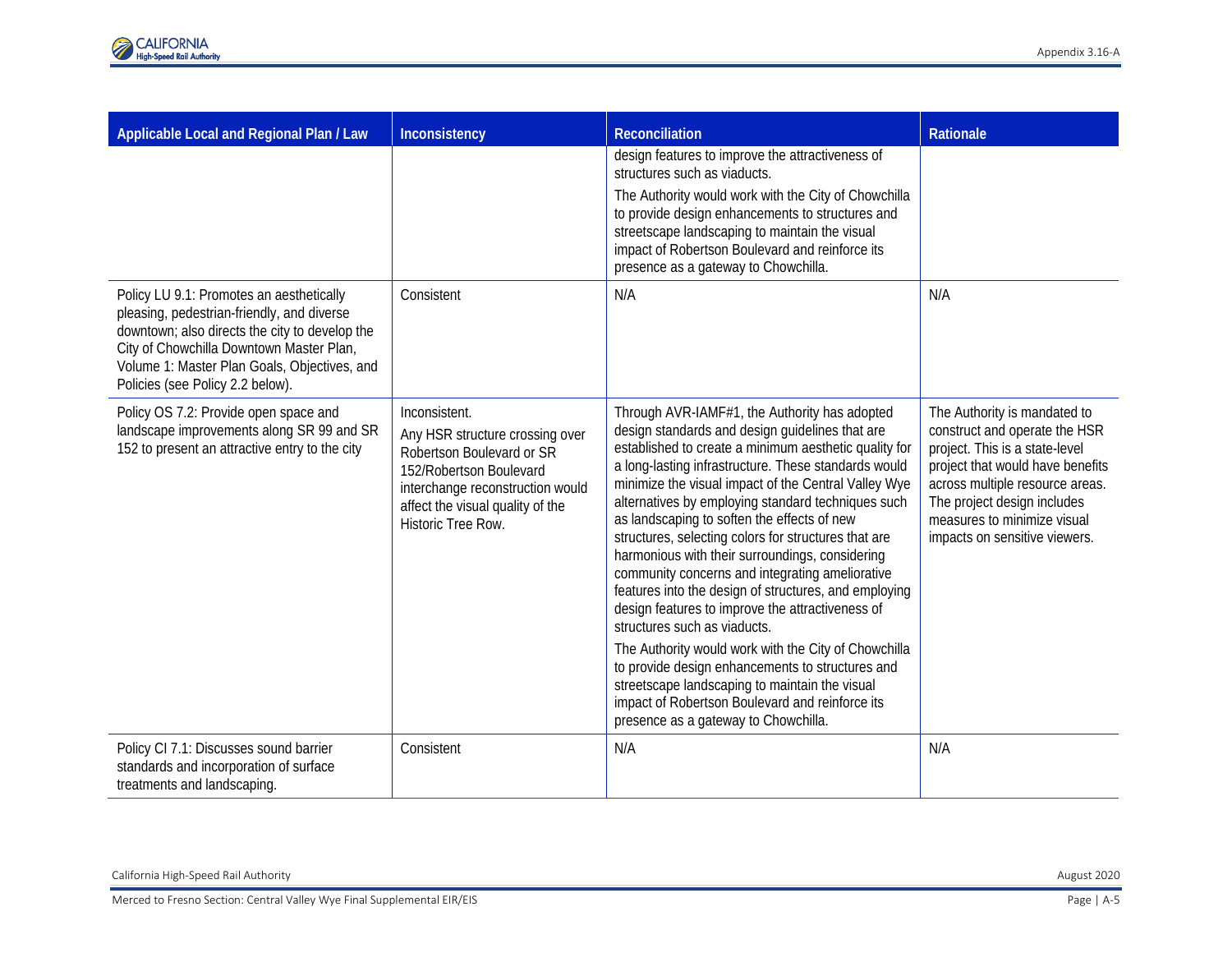

| Applicable Local and Regional Plan / Law                                                                                                                                   | Inconsistency                                                                                                                                                                                                                                                | Reconciliation                                                                                                                                                                                                                                                                                                                                                                                                                                                                                                                                                                                                                                                                                                                                                                                                                                                                                                                                     | Rationale                                                                                                                                                                                                                                                                                                                  |
|----------------------------------------------------------------------------------------------------------------------------------------------------------------------------|--------------------------------------------------------------------------------------------------------------------------------------------------------------------------------------------------------------------------------------------------------------|----------------------------------------------------------------------------------------------------------------------------------------------------------------------------------------------------------------------------------------------------------------------------------------------------------------------------------------------------------------------------------------------------------------------------------------------------------------------------------------------------------------------------------------------------------------------------------------------------------------------------------------------------------------------------------------------------------------------------------------------------------------------------------------------------------------------------------------------------------------------------------------------------------------------------------------------------|----------------------------------------------------------------------------------------------------------------------------------------------------------------------------------------------------------------------------------------------------------------------------------------------------------------------------|
| Policy CI 7.4: Discusses landscaping for<br>development along regional highway rights-of-<br>way.                                                                          | Consistent                                                                                                                                                                                                                                                   | N/A                                                                                                                                                                                                                                                                                                                                                                                                                                                                                                                                                                                                                                                                                                                                                                                                                                                                                                                                                | N/A                                                                                                                                                                                                                                                                                                                        |
| Policy OC 13: Identifies biological communities<br>and wildlife habitats as contributing to the<br>overall recreational, educational, and aesthetic<br>values of the city. | Consistent                                                                                                                                                                                                                                                   | N/A                                                                                                                                                                                                                                                                                                                                                                                                                                                                                                                                                                                                                                                                                                                                                                                                                                                                                                                                                | N/A                                                                                                                                                                                                                                                                                                                        |
| Circulation Element: Designates W Robertson<br>Boulevard (SR 233) from SR 99 to SR 152 as<br>a Scenic Corridor                                                             | Inconsistent.<br>The reconstruction of the<br>Robertson Boulevard/SR 152<br>interchange and any HSR<br>structure crossing over Robertson<br>Boulevard would affect the visual<br>quality of this designated scenic<br>corridor and the Historic Tree<br>Row. | Through AVR-IAMF#1, the Authority has adopted<br>design standards and design guidelines that are<br>established to create a minimum aesthetic quality for<br>a long-lasting infrastructure. These standards would<br>minimize the visual impact of the Central Valley Wye<br>alternatives by employing standard techniques such<br>as landscaping to soften the effects of new<br>structures, selecting colors for structures that are<br>harmonious with their surroundings, considering<br>community concerns and integrating ameliorative<br>features into the design of structures, and employing<br>design features to improve the attractiveness of<br>structures such as viaducts.<br>The Authority would work with the City of Chowchilla<br>to provide design enhancements to structures and<br>streetscape landscaping to maintain the visual<br>impact of Robertson Boulevard and reinforce its<br>presence as a gateway to Chowchilla. | The Authority is mandated to<br>construct and operate the HSR<br>project. This is a state-level<br>project that would have benefits<br>across multiple resource areas.<br>The project design includes<br>measures to soften the<br>appearance of HSR<br>infrastructure to minimize visual<br>impacts on sensitive viewers. |

### **Merced Vision 2030 General Plan (2015)**

| Policy OS-A.3 Promote the protection and<br>enhancement of designated scenic routes.                                                | Consistent | N/A | N/A |
|-------------------------------------------------------------------------------------------------------------------------------------|------------|-----|-----|
| Policy UD 2.2 (Implementing Actions 2.2.b)<br>through 2.2.g): Maintain and Enhance the<br>Unique Community Appearance of Merced.    | Consistent | N/A | N/A |
| Policy OS 1.3 (Implementing Actions 1.3.a)<br>through 1.3.c): Promote the protection and<br>enhancement of designated scenic routes | Consistent | N/A | N/A |

August 2020 California High-Speed Rail Authority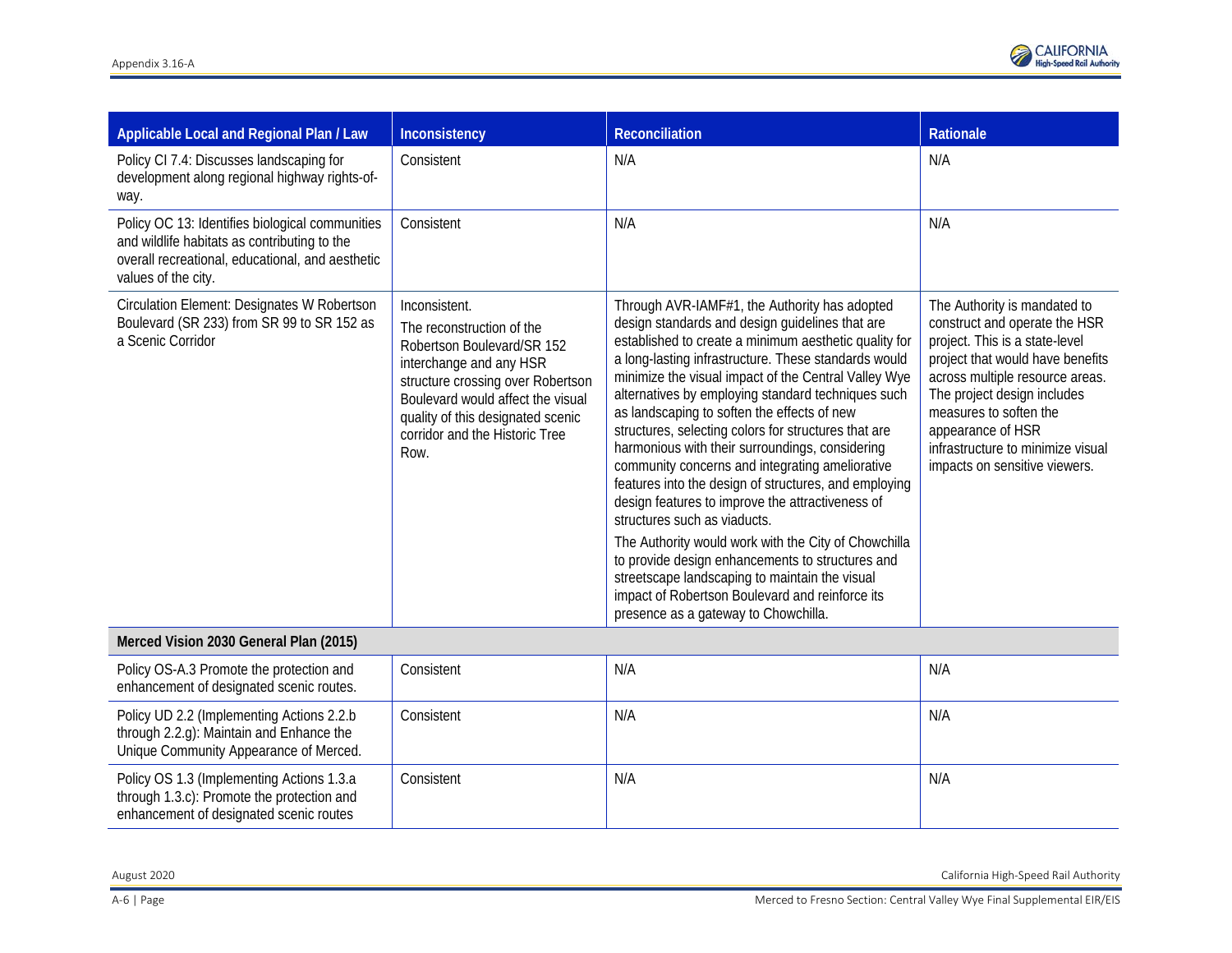| Applicable Local and Regional Plan / Law                                                                                                                                                                                                                                                                                                                                                   | Inconsistency | Reconciliation | <b>Rationale</b> |
|--------------------------------------------------------------------------------------------------------------------------------------------------------------------------------------------------------------------------------------------------------------------------------------------------------------------------------------------------------------------------------------------|---------------|----------------|------------------|
| City of Chowchilla Downtown Master Plan (2008)                                                                                                                                                                                                                                                                                                                                             |               |                |                  |
| Policy 2.2: Requires new development,<br>remodels, and renovations in the downtown<br>area to be consistent with the downtown<br>master plan's design guidelines and design<br>standards.                                                                                                                                                                                                  | Consistent    | N/A            | N/A              |
| Fresno County General Plan (2003)                                                                                                                                                                                                                                                                                                                                                          |               |                |                  |
| Policy OS-K.1 through K.4: The County shall<br>encourage the preservation of outstanding<br>scenic views, panoramas, and vistas wherever<br>possible. Methods to achieve this may include<br>encouraging private property owners to enter<br>into open space easements for designated<br>scenic areas.                                                                                     | Consistent    | N/A            | N/A              |
| Policy OS-H.11: Directs the support of the<br>policies of the San Joaquin River Parkway<br>Master Plan (San Joaquin River Conservancy<br>2000) to protect the San Joaquin River as an<br>aquatic habitat, recreational amenity, aesthetic<br>resource, and water source.                                                                                                                   | Consistent    | N/A            | N/A              |
| Policy OS-I.10: Directs the county to review<br>development proposals for consistency with<br>and accessibility to the trails in the Conceptual<br>Recreational Trail Corridor Map.                                                                                                                                                                                                        | Consistent    | N/A            | N/A              |
| Stanislaus County General Plan (2016)                                                                                                                                                                                                                                                                                                                                                      |               |                |                  |
| Policy 2 Land designated Agriculture shall be<br>restricted to uses that are compatible with<br>agricultural practices, including natural<br>resources management, open space, outdoor<br>recreation and enjoyment of scenic beauty.<br>Sources: City of Chowchilla, 2008, 2011; City of Merced 2015; Fresno County 2003; Madera County, 1995; Merced County, 2013; Stanislaus County 2016 | Consistent    | N/A            | N/A              |

HSR = high-speed rail IAMF = impact avoidance and minimization feature

Authority = California High-Speed Rail Authority

N/A = not applicable. Reconciliation nor the rationale behind it are provided as it has been determined that the Central Valley Wye alternatives are consistent with requirements and reconciliation will therefore not be required.